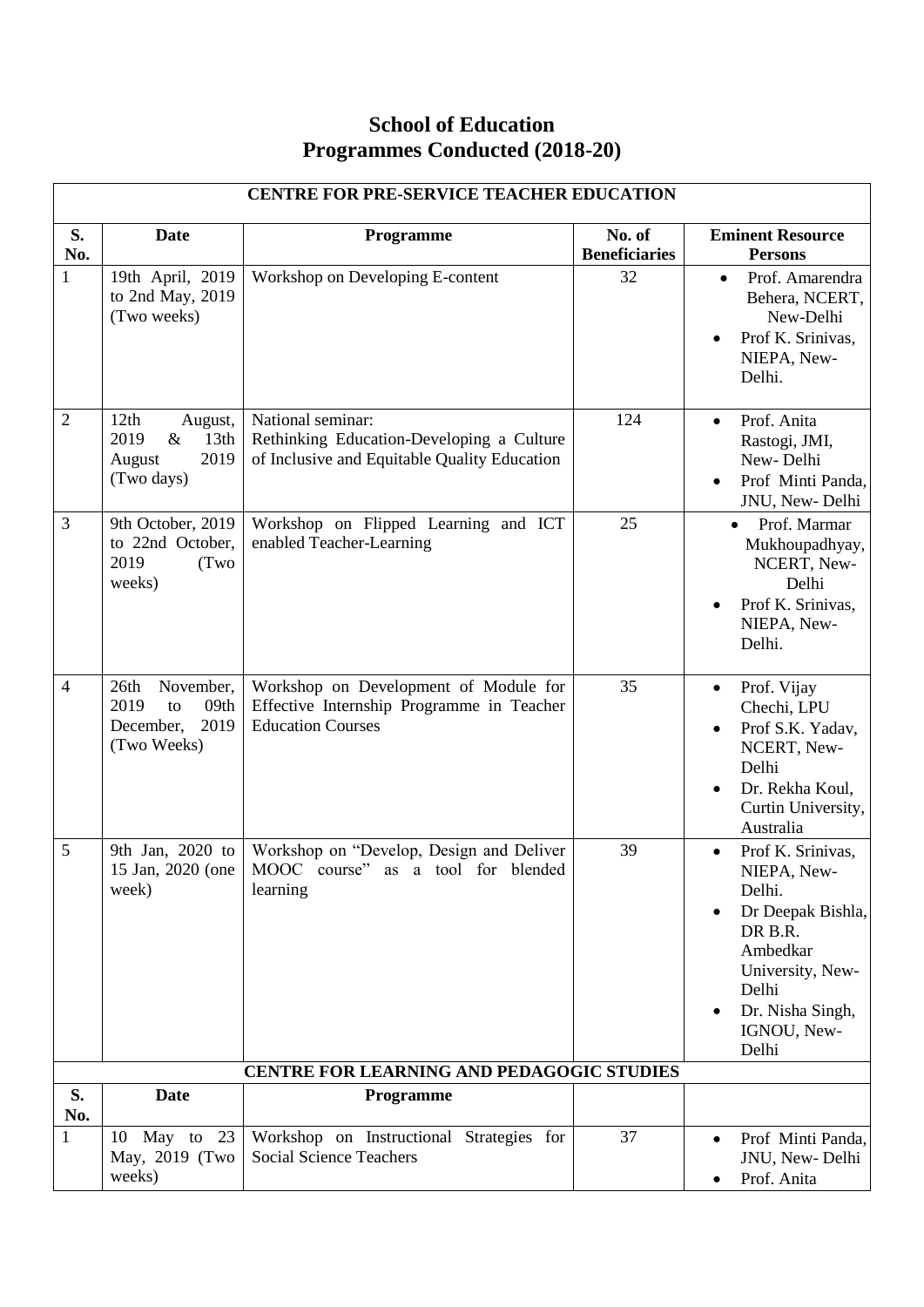|                                                                                       |                                                                                                             |                                                                                                                                                                                                                                            |          | Rastogi, JMI,<br>New-Delhi<br>Prof Shahnawaz,<br>Salzburg<br>University,<br>Austria                                                                                                                                                                                                           |  |
|---------------------------------------------------------------------------------------|-------------------------------------------------------------------------------------------------------------|--------------------------------------------------------------------------------------------------------------------------------------------------------------------------------------------------------------------------------------------|----------|-----------------------------------------------------------------------------------------------------------------------------------------------------------------------------------------------------------------------------------------------------------------------------------------------|--|
| $\overline{2}$                                                                        | 6 September to 19<br>September, 2019<br>(Two weeks)                                                         | Workshop on Instructional Strategies for<br><b>Science Teachers</b>                                                                                                                                                                        | 22       | Prof. Amarendra<br>Behera, NCERT,<br>New-Delhi<br>Prof. Rajeev<br>Rattan Sharma,                                                                                                                                                                                                              |  |
| 3<br>4                                                                                | 4 January to 17<br>January<br>2020<br>(Two weeks)<br>28<br>Feb<br>12<br>to<br>2020<br>March,<br>(Two weeks) | Workshop on Developing<br>Modules<br>for<br>Instructional<br><b>Strategies</b><br>for<br>Language<br>Teaching<br>Workshop on Constructivist Approach to<br>Develop Lesson Plans and Material i.e.<br>Science, Social Science, Language etc | 22<br>22 | Jammu University<br>Prof. H.S. bedi,<br>$\bullet$<br>Chancellor,<br><b>Central University</b><br>of Himachal<br>Pradesh<br>Prof. R.<br>Meganathan,<br>NCERT, New-<br>Delhi<br>Prof. Vaishna<br>Narang, JNU,<br>New-Delhi<br>Prof. Devraj<br>$\bullet$<br>Goyal, CIET-<br>NCERT, New-<br>Delhi |  |
|                                                                                       |                                                                                                             |                                                                                                                                                                                                                                            |          | Prof. R. C.<br>$\bullet$<br>Sharma,<br>Ambedkar<br>University, New-<br>Delhi<br>Prof. Arbind Jha,<br>B. B. Ambedkar<br>University,<br>Lukhnow                                                                                                                                                 |  |
| <b>CENTRE FOR PROFESSIONAL DEVELOPMENT OF TEACHERSAND TEACHER</b><br><b>EDUCATORS</b> |                                                                                                             |                                                                                                                                                                                                                                            |          |                                                                                                                                                                                                                                                                                               |  |
| S.<br>No.                                                                             | <b>Date</b>                                                                                                 | Programme                                                                                                                                                                                                                                  |          |                                                                                                                                                                                                                                                                                               |  |
| $\mathbf{1}$                                                                          | 25<br>July to<br>19<br>July, 2019 (One<br>week)                                                             | Workshop on Andragogical Practices                                                                                                                                                                                                         | 23       | Prof. Santosh<br>$\bullet$<br>Panda, NCTE,<br>STRIDE, IGNOU,<br>New-Delhi<br>Prof. Bijender K<br>$\bullet$<br>Punia, Maharishi<br>Dayanand<br>University                                                                                                                                      |  |
| $\overline{2}$                                                                        | 2 August to 8<br>2019<br>August,<br>(One week)                                                              | Action Research and Case Studies (Blue<br>Prints to be developed)                                                                                                                                                                          | 21       | Prof Amita<br>$\bullet$<br>Panday, SLBSRSV<br>, New-Delhi                                                                                                                                                                                                                                     |  |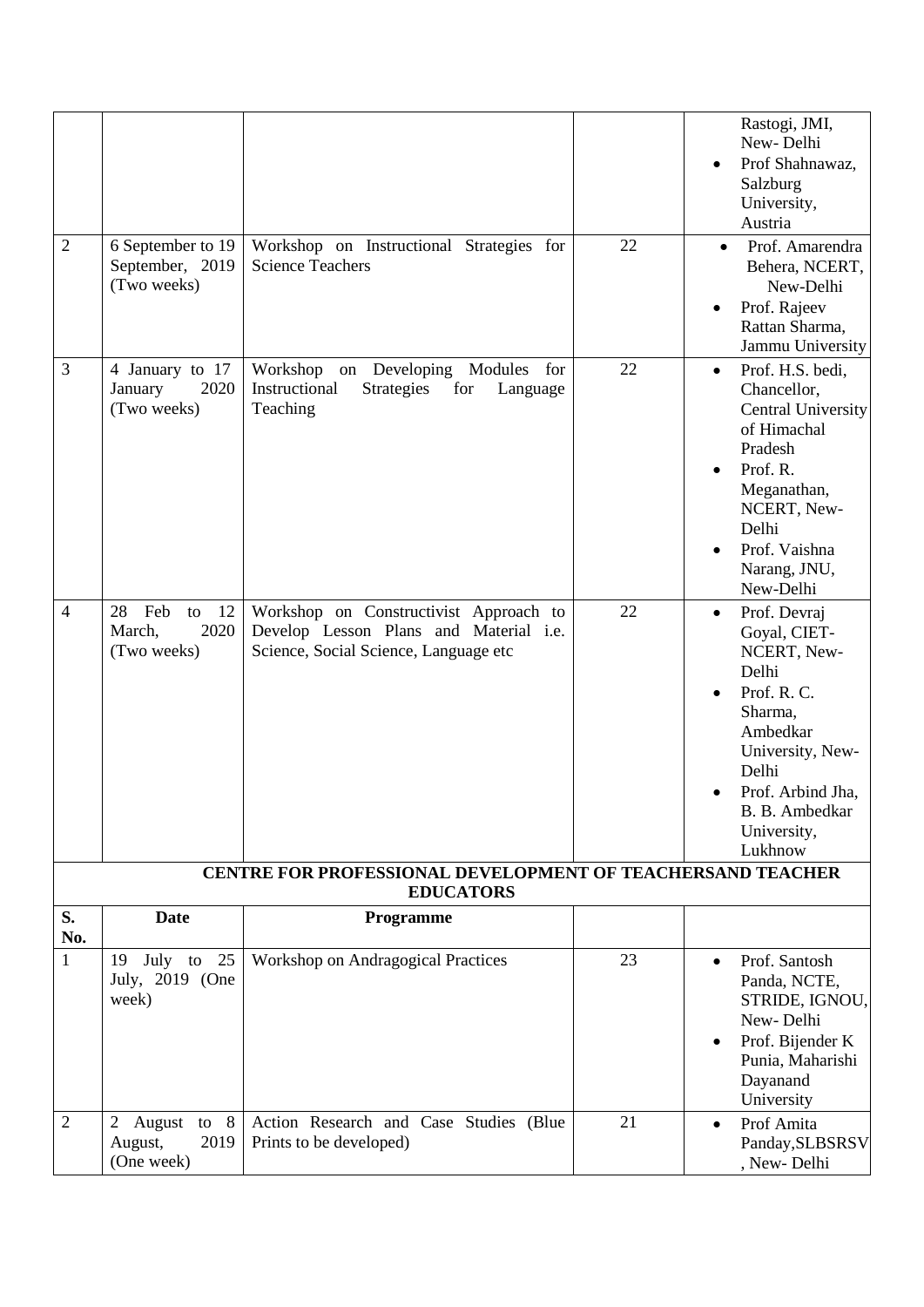|                |                                                     |                                                                                  |    | Prof. Kulwinder<br>$\bullet$<br>Singh, Punjabi<br>University, Patiala                                                         |
|----------------|-----------------------------------------------------|----------------------------------------------------------------------------------|----|-------------------------------------------------------------------------------------------------------------------------------|
| 3              | 4 February to 10<br>2020<br>Feburary,<br>(One week) | Workshop<br>on Evaluation<br><b>Strategies</b><br>Rubrics, E-portfolios)         | 20 | Prof. D. N.<br>$\bullet$<br>Sansanwal, Indore<br>University, Indore<br>Prof. Anita<br>$\bullet$<br>Rastogi, JMI,<br>New-Delhi |
| $\overline{4}$ | 14 Feb to 20 Feb.<br>$2020$ (One week)              | Workshop for Integration of Values and<br>Peace Education in Teaching Practices. | 20 | Prof. N. K.<br>$\bullet$<br>Ambasht, NIOS,<br>New-Delhi<br>Prof. K<br>$\bullet$<br>Parmeshwaran,<br>Gujrat                    |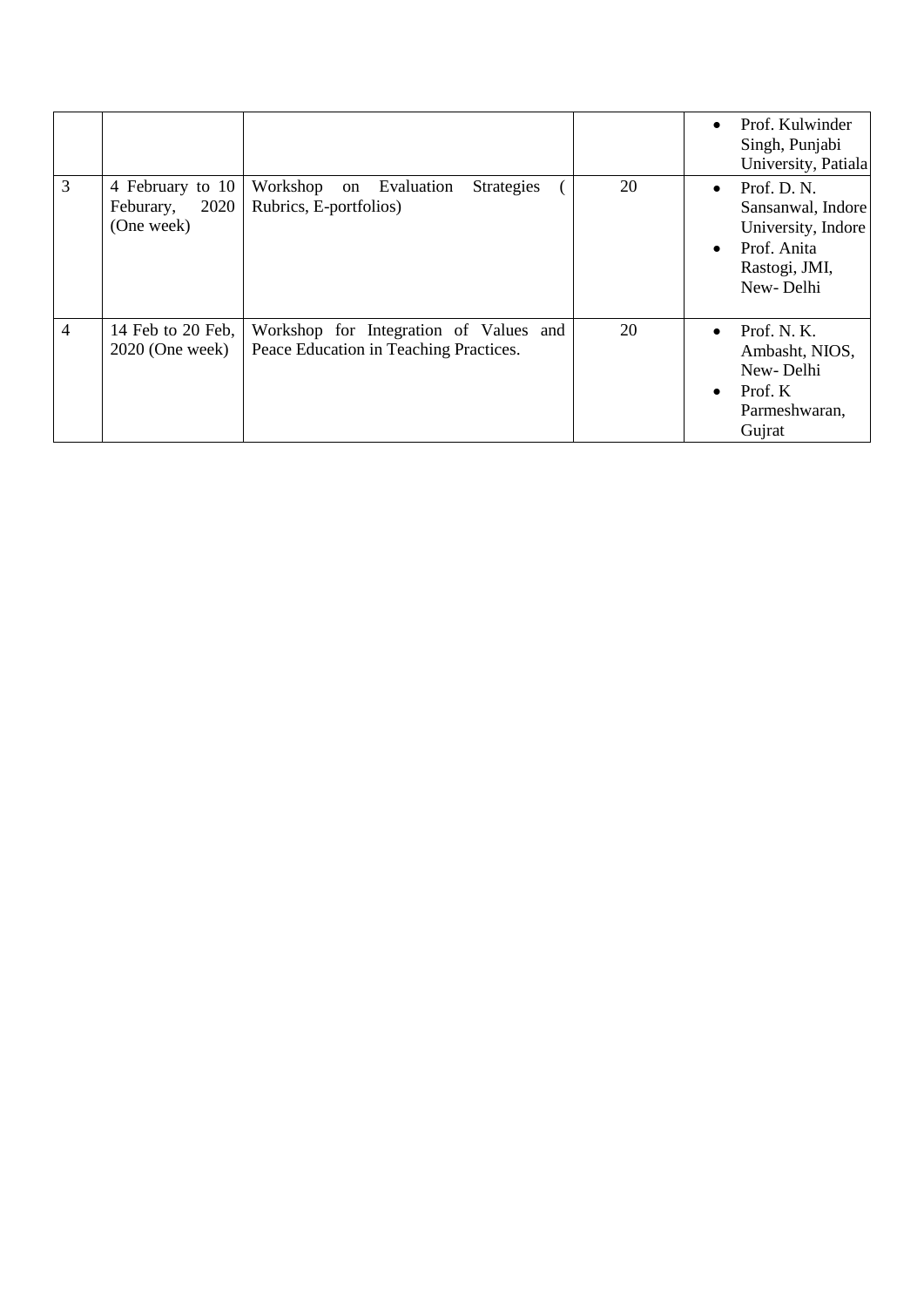## PROGRAMMES CONDUCTED (2020)

| S.             | Date     | Programme                           | Beneficiaries | Collaborators/Experts                 |
|----------------|----------|-------------------------------------|---------------|---------------------------------------|
| N <sub>o</sub> |          |                                     |               |                                       |
| $\mathbf{1}$   | Date:    | Online<br>One Day                   | 497           | Vishal Gupta, Customer Consultant-    |
|                | 10thApri | Workshop<br>on                      |               | South Asia Elsevier                   |
|                | 1,2020   | Planning<br>and                     |               |                                       |
|                |          | Organising                          |               |                                       |
|                |          | Research<br>using                   |               |                                       |
|                |          | Scopus<br>and                       |               |                                       |
|                |          | Mendeley                            |               |                                       |
| $\overline{2}$ |          | One Day Online                      | 1116          | 1.Dr.Gaurav Singh, Editor, Springer   |
|                | Date:    | Workshop on Book                    |               | Nature                                |
|                | 22ndApri | Article<br>&                        |               | 2.Ms.Alpana<br>Sagwal,<br>Marketing   |
|                | 1,2020   | Publishing<br>and                   |               | Manager, Central Asia,<br>Springer    |
|                |          | Springerlink                        |               | Nature                                |
|                |          | Platform                            |               |                                       |
| $\overline{3}$ | Date:    | Demonstration                       | 927           | 1.Dr.Gaurav Singh, Editor, Springer   |
|                | 29thApri | One Day Online<br>Workshop on Book  |               | Nature                                |
|                | 1, 2020  | Article<br>$\&$                     |               | 2.Ms.Alpana<br>Sagwal,<br>Marketing   |
|                |          | Publishing<br>and                   |               | Manager,<br>Central Asia,<br>Springer |
|                |          | Springerlink                        |               | Nature                                |
|                |          | Platform                            |               |                                       |
|                |          | Demonstration                       |               |                                       |
| $\overline{4}$ | Date:    | online session<br>on                | 234           | Sangeeta Gulati,a google certified    |
|                | 28thApri | Effective use<br>of                 |               | teacher and a regular resource person |
|                | 1,       | Google Tools for                    |               | with NCERT                            |
|                | 2020     | Teaching Learning<br>and Evaluation |               |                                       |
| 5              | Date:    | One Day Online                      | 1050          | 1. Dr. Sourish Dasgupta,              |
|                | 15th     | Workshop<br>on                      |               | CEO, RAx.                             |
|                | May,     | Online Tools (Rax                   |               | 2. Ketul Patel, Head of               |
|                | 2020     | software)<br>for                    |               | Marketing, RAx                        |
|                |          | reviewing                           |               | 3. Shreyas Chaudhary,                 |
|                |          | managing Research                   |               | Head<br>of<br>Product                 |
|                |          | literature for better               |               | Development, RAx.                     |
|                |          | research                            |               |                                       |
| 6              | Date:    | productivity<br>One Day Online      | 1733          | Vishav<br>Sharma, Senior              |
|                | 20th     | Workshop<br>on                      |               | Solutions Consultant at               |
|                | May,     | empowering                          |               | Clarivate Analytics.                  |
|                | 2020     | effective Scientific                |               |                                       |
|                |          | Research<br>by                      |               |                                       |
|                |          | harnessing<br>the                   |               |                                       |
|                |          | power of 'Web of                    |               |                                       |
|                |          | Science<br>&                        |               |                                       |
|                |          | managing                            |               |                                       |